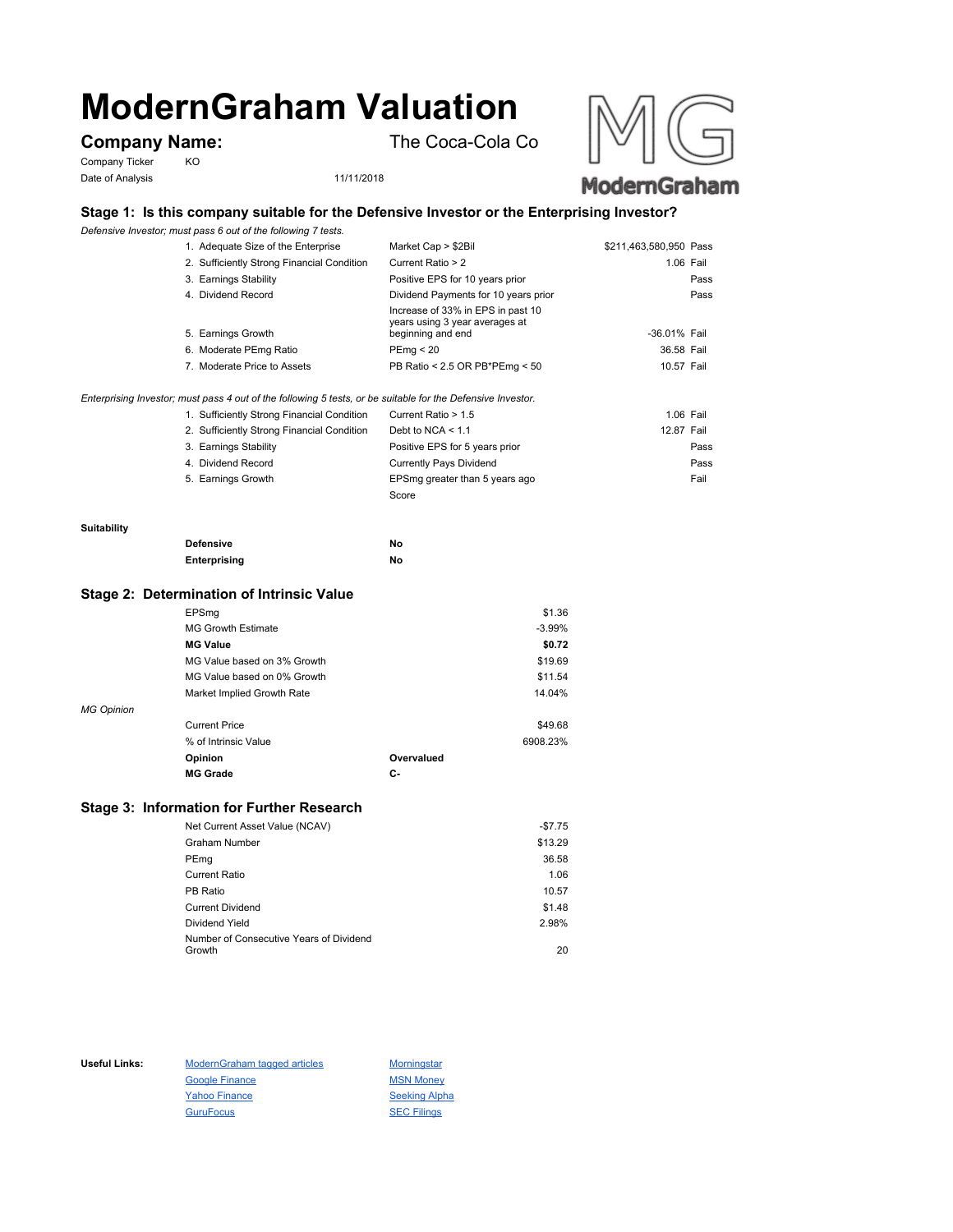| <b>EPS History</b> |        | <b>EPSmg History</b>                 |                  |
|--------------------|--------|--------------------------------------|------------------|
| Next Fiscal Year   |        |                                      |                  |
| Estimate           |        | \$1.96 Next Fiscal Year Estimate     | \$1.36           |
| Dec2017            | \$0.29 | Dec2017                              | \$1.17           |
| Dec2016            | \$1.49 | Dec2016                              | \$1.65           |
| Dec2015            | \$1.67 | Dec2015                              | \$1.75           |
| Dec2014            | \$1.60 | Dec2014                              | \$1.85           |
| Dec2013            | \$1.90 | Dec2013                              | \$1.96           |
| Dec2012            | \$1.97 | Dec2012                              | \$1.93           |
| Dec2011            | \$1.85 | Dec2011                              | \$1.84           |
| Dec2010            | \$2.53 | Dec2010                              | \$1.73           |
| Dec2009            | \$1.47 | Dec2009                              | \$1.29           |
| Dec2008            | \$1.25 | Dec2008                              | \$1.18           |
| Dec2007            | \$1.29 | Dec2007                              | \$1.11           |
| Dec2006            | \$1.08 | Dec2006                              | \$0.99           |
| Dec2005            | \$1.02 | Dec2005                              | \$0.92           |
| Dec2004            | \$1.00 | Dec2004                              | \$0.83           |
| Dec2003            | \$0.89 | Dec2003                              | \$0.71           |
| Dec2002            | \$0.62 | Dec2002                              | \$0.62           |
| Dec2001            |        | \$0.80 Balance Sheet Information     | 9/1/2018         |
| Dec2000            |        | \$0.44 Total Current Assets          | \$33,413,000,000 |
| Dec1999            |        | \$0.49 Total Current Liabilities     | \$31,430,000,000 |
| Dec1998            |        | \$0.71 Long-Term Debt                | \$25,523,000,000 |
|                    |        | <b>Total Assets</b>                  | \$86,877,000,000 |
|                    |        | Intangible Assets                    | \$16,855,000,000 |
|                    |        | <b>Total Liabilities</b>             | \$66,699,000,000 |
|                    |        | Sharee Outetanding (Diluted Average) | A 295 000 000    |